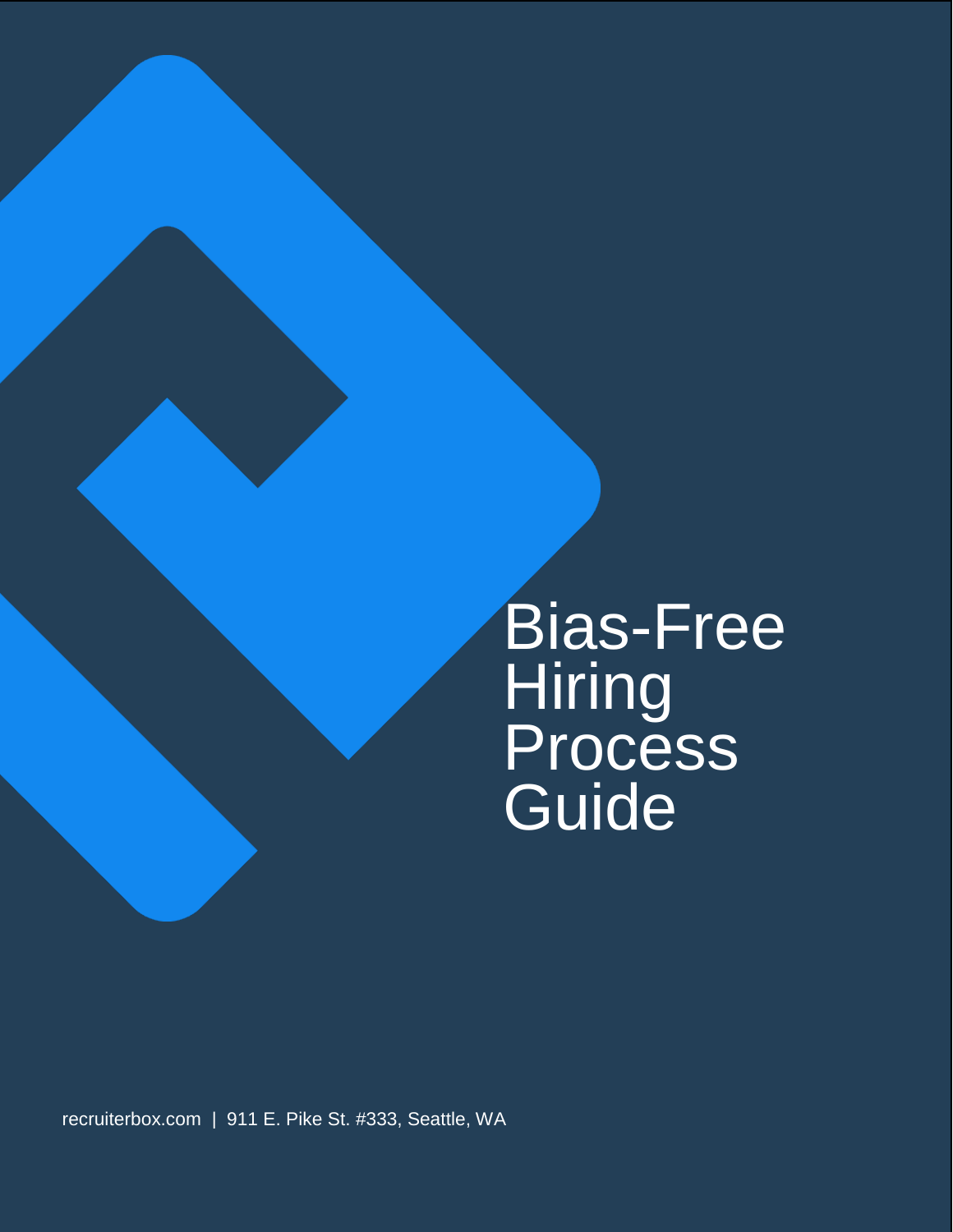Hiring is all about finding the person with the right skills and experience to help your company solve a particular set of challenges. You have a pool of candidates to choose from and need to identify the ideal one in the bunch.

However, there is no perfect answer to the question of "who is the best person for this job?" Each decision maker will have a unique opinion that stems from their own thoughts, feelings, and life experiences. While each of them might intend to select the most suitable candidate, biases can lead them to consider factors that aren't relevant.

Unfortunately, hiring biases negatively impact both the company and the candidates who apply for the role. A person who is well suited for the job – and in turn will make the company successful – can be passed over for someone who pleases the sensibilities of the selection committee. And of course, it's unfair to the qualified candidate who does everything right but still loses out on a career opportunity.

In this guide, we'll explore the different biases that exist in hiring and provide some ways they can be removed from your company's decisionmaking process.

# How bias exists in the hiring process

As we said in the intro, selecting an ideal candidate is a subjective decision. You can't run a candidate's resume through a machine that tells you who the best one is or perfectly score their answers to interview questions. You instead have to collect as much information as possible and make a judgement call.

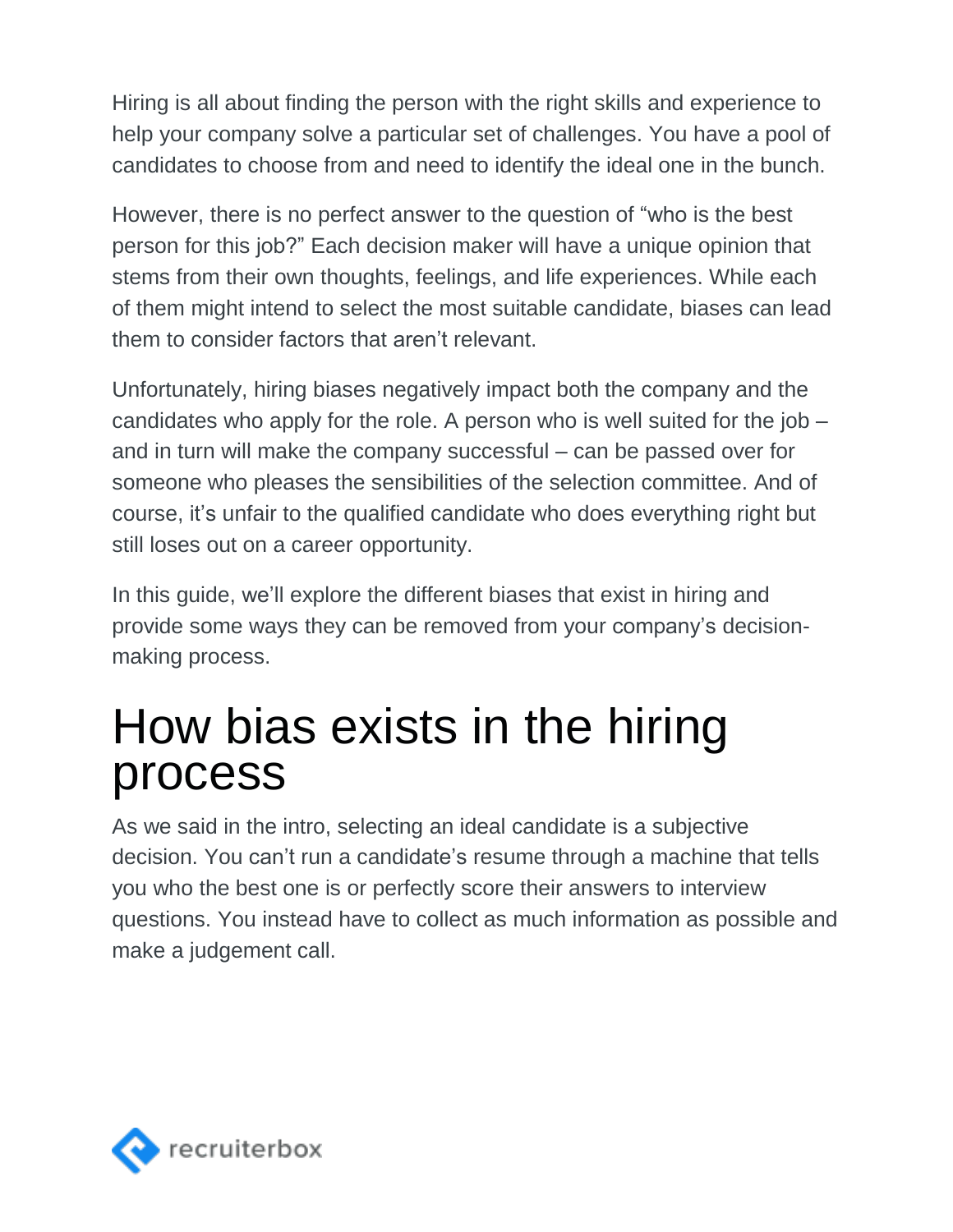Even if you fancy yourself an open-minded person who is willing to work with people of all backgrounds, your decision making is still influenced by what's known as "unconscious bias." All your life experiences, whether you consciously recall them or not, impact how you think and feel. That means even though you may strive to hire the best person for a role, the judgement calls you make can be skewed by factors you're not aware of.

There are various biases that make their way into the hiring process. Some are deeply ingrained, making them apparent yet hard to overcome. Others are difficult to notice at all, so companies never take the initial step toward eliminating them.

Before we get into the different ways your company can have a fair and balanced hiring process, let's explore the common biases that exist in the first place:

### Gender

It's no secret that women still lag behind men in both career opportunities and compensation. Men have dominated the working world for so long and are still the gatekeepers in the vast majority of industries and companies.

Women face numerous biases when applying for jobs, from [assumptions](https://recruiterbox.com/blog/common-gender-biases-that-occur-in-job-interviews/) about [leadership](https://recruiterbox.com/blog/common-gender-biases-that-occur-in-job-interviews/) qualities to questions about their ability to balance career and family [obligations.](https://recruiterbox.com/blog/common-gender-biases-that-occur-in-job-interviews/) Many companies are proactively bringing gender balance and wage inequality to their organizations but the issues are so entrenched in society that they can't be resolved overnight.

### Ethnic background

It should come as no surprise that racial biases persist in hiring. While most people don't share their ethnicity on their resume, it can become apparent through their LinkedIn photo, the country where they attended school, or when they come in for an interview.

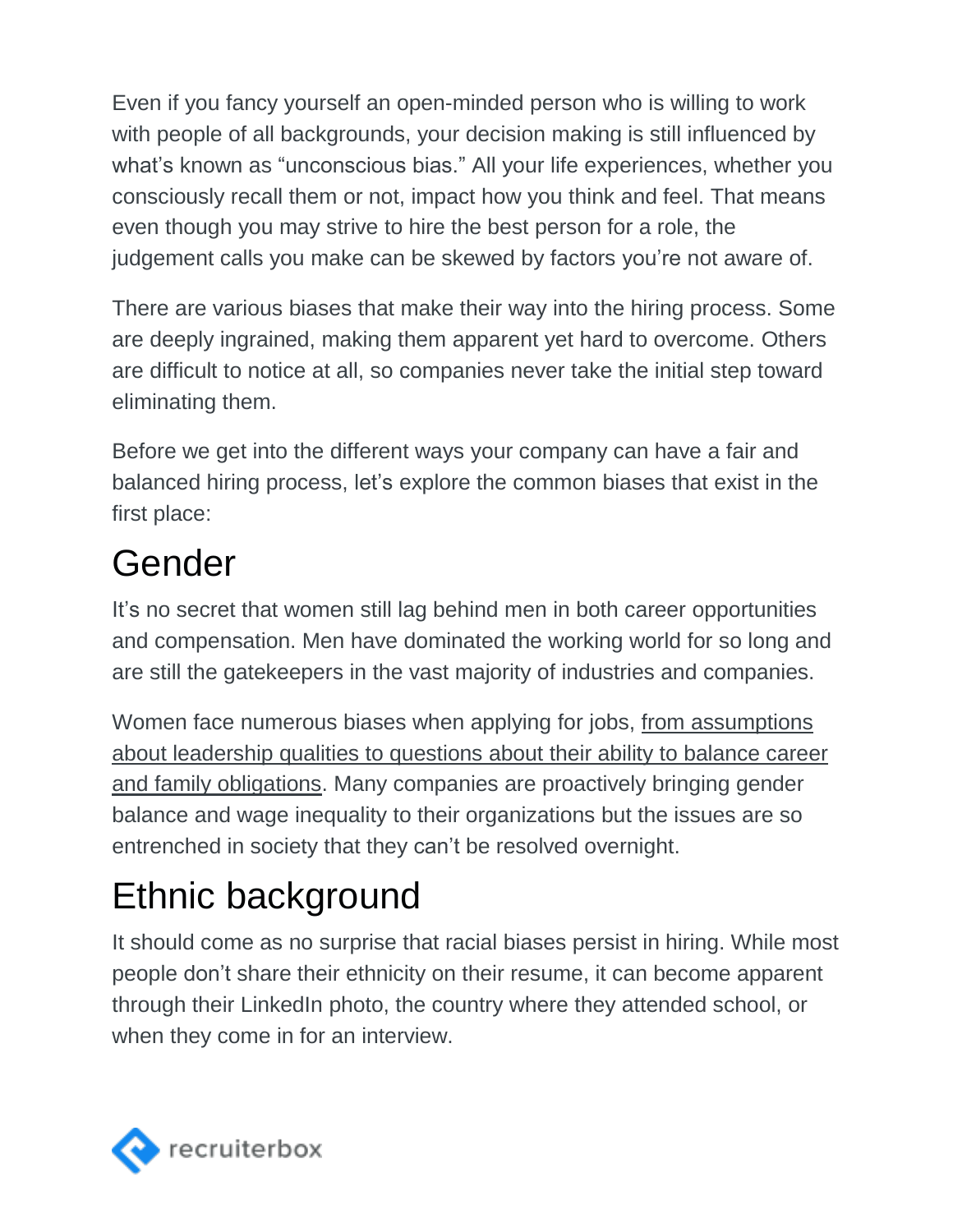## Age

Older professionals often feel job searching is a young person's game. They may feel that a company is reluctant to hire them if retirement is on the horizon or if they lack the latest skills employers are seeking.

On the flipside, young job seekers can feel that employers make assumptions about their maturity or professionality due to a lack of life experience.

#### Names

A person's name gives away their gender or even their ethnicity, in some cases. But even more than that, people with common, easy-to-pronounce names often have an easier time getting hired. Some recruiters don't want to go through the awkwardness of struggling to pronounce a candidate's name, so they opt not to contact them at all.

# Education

It's easy to make assumptions about a person's intelligence based on the academic prestige of the college they attended. While that's fair to an extent, keep in mind that there are numerous reasons why people end up going to a particular university that have nothing to do with how smart they are.

Some companies strive to hire graduates of top-tier universities but many others have found that the criteria doesn't equate to job success.

## Work experience

Referencing work experience as a bias might sound odd but some people can get infatuated with a candidate who previously worked for a certain company. However, what they did in their last job matters far more than the company they were an employee of. For example, someone who headed a project at a lesser-known company probably has more leadership

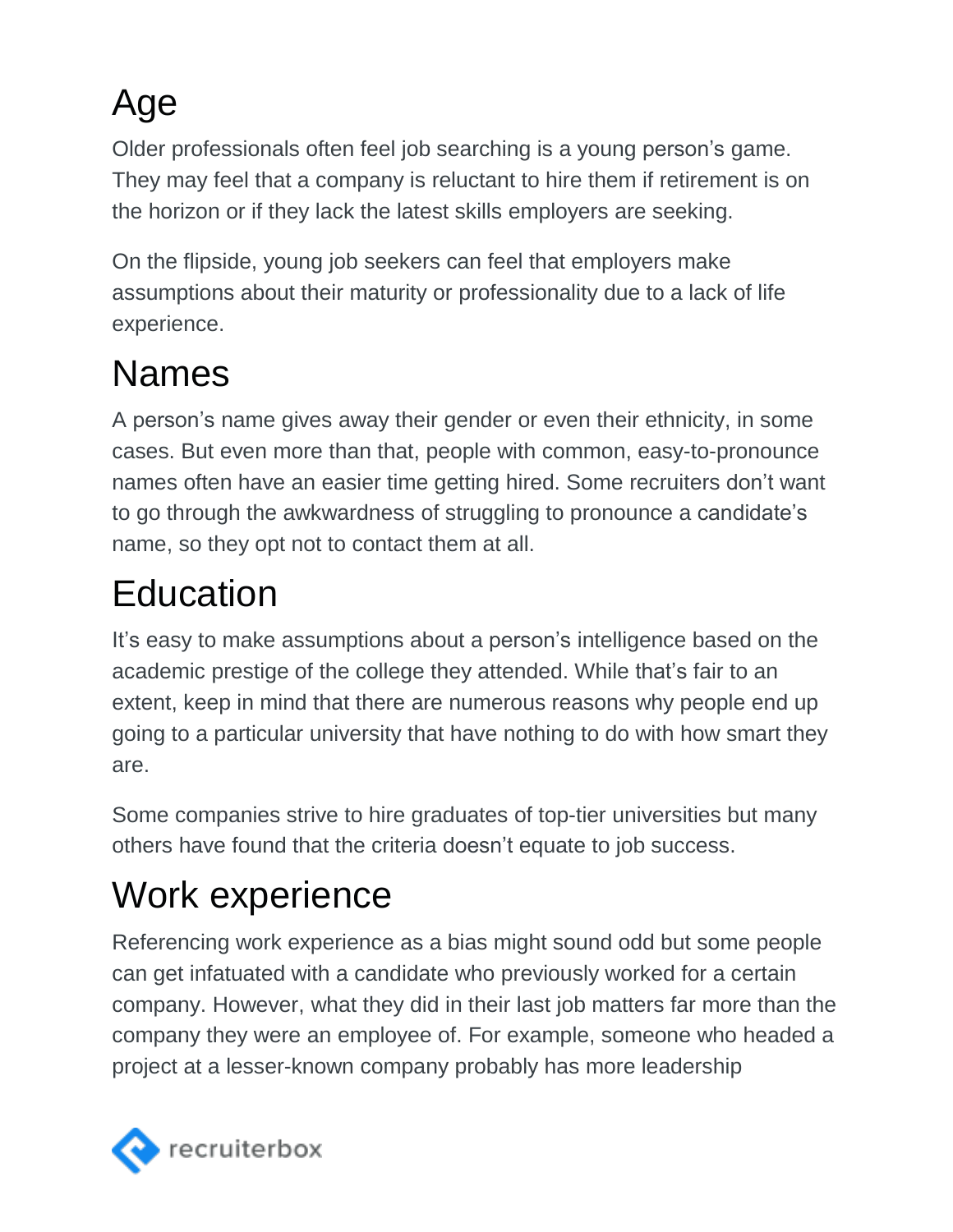experience than someone who was a worker bee at a Fortune 500 company.

These are only a few of the many biases that can occur when hiring. Being aware of the factors that influence decision making is the first step in having a completely fair hiring process.

# Tips for a bias-free hiring process

Now that we've covered how biases can leak into the hiring process, let's focus on what really matters. Finding the best person for the position with a bias-free hiring process.

## Start with a well-defined job profile

A bias-free hiring process starts with defining the exact type of professional you want to hire. The first thing you should do is consider the problem or challenge your company needs to overcome. Then think about what it will take to resolve the issue at hand. If you conclude that hiring someone for a specific position is the solution, determine what skills, abilities, work experience, and knowledge they'll need to have.

Creating a profile for a role should be a collaboration between the hiring manager and a recruiter. The hiring manager knows the problem and has an idea of the skills that will be required to take it on. They also know where the role will fit in on their team and the level of experience that is necessary.

The recruiter can take the hiring managers explanation and package it into a job profile. They can then round it out with their own research based on the hiring landscape and convert the finished product into a job description.

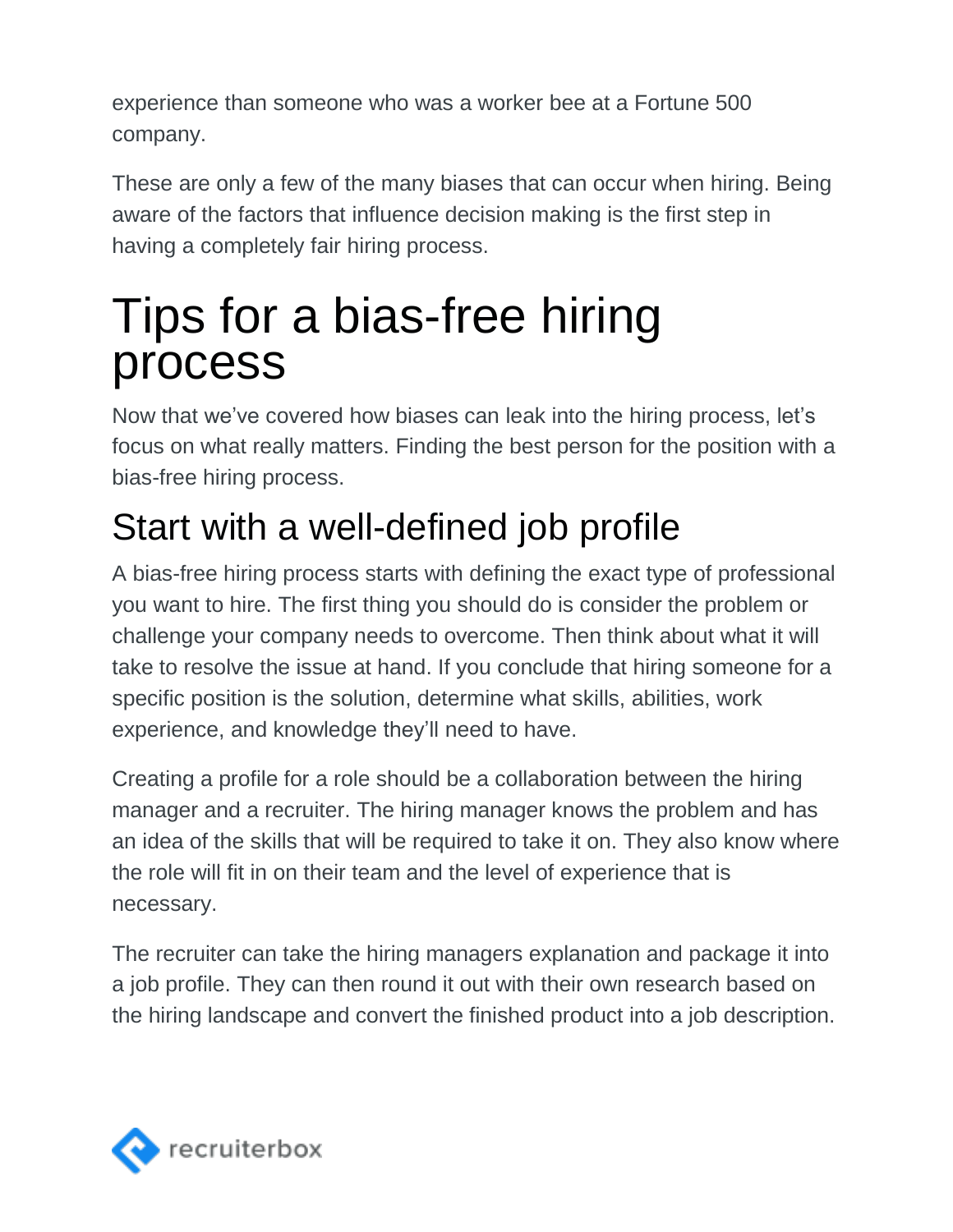The job profile should be detailed and used throughout the hiring process. Every member of the hiring team should be familiar with it so they know the exact factors to consider.

#### Be conscious of the language in job descriptions

A well-written and descriptive job description attracts the right candidates and convinces them to apply. It should sum up all the role requirements defined in the job profile so it draws in people with the right professional background.

It's often overlooked but some minor words used in job descriptions can deter certain people from applying. The most obvious is using genderspecific pronouns when referencing the ideal candidate (i.e. "He will lead our sales efforts"). However, most recruiters are savvy enough to understand that gender-neutral pronouns ("They will lead our sales efforts") should be used instead.

A less obvious way to imply bias in job descriptions is through adjectives. For example, "driven," "assertive," and "confident" are masculine-coded, while "cooperative," "honest," and "supportive" have a feminine connotation. When it comes to age, adjectives like "energetic" and "techsavvy" imply that you're seeking a young person.

That's not to say that you shouldn't use these adjectives in your job description. But if you find you're not receiving a diverse mix of applicants, it could be worth reviewing the word choice.

#### Have a diverse hiring team

One of the most surefire ways to make a fair hiring decision is to involve multiple people in the process. Leaving hiring decisions to one person, or even a few people, will inevitably lead to a selection influenced by preconceived notions. They can choose a person with a background that

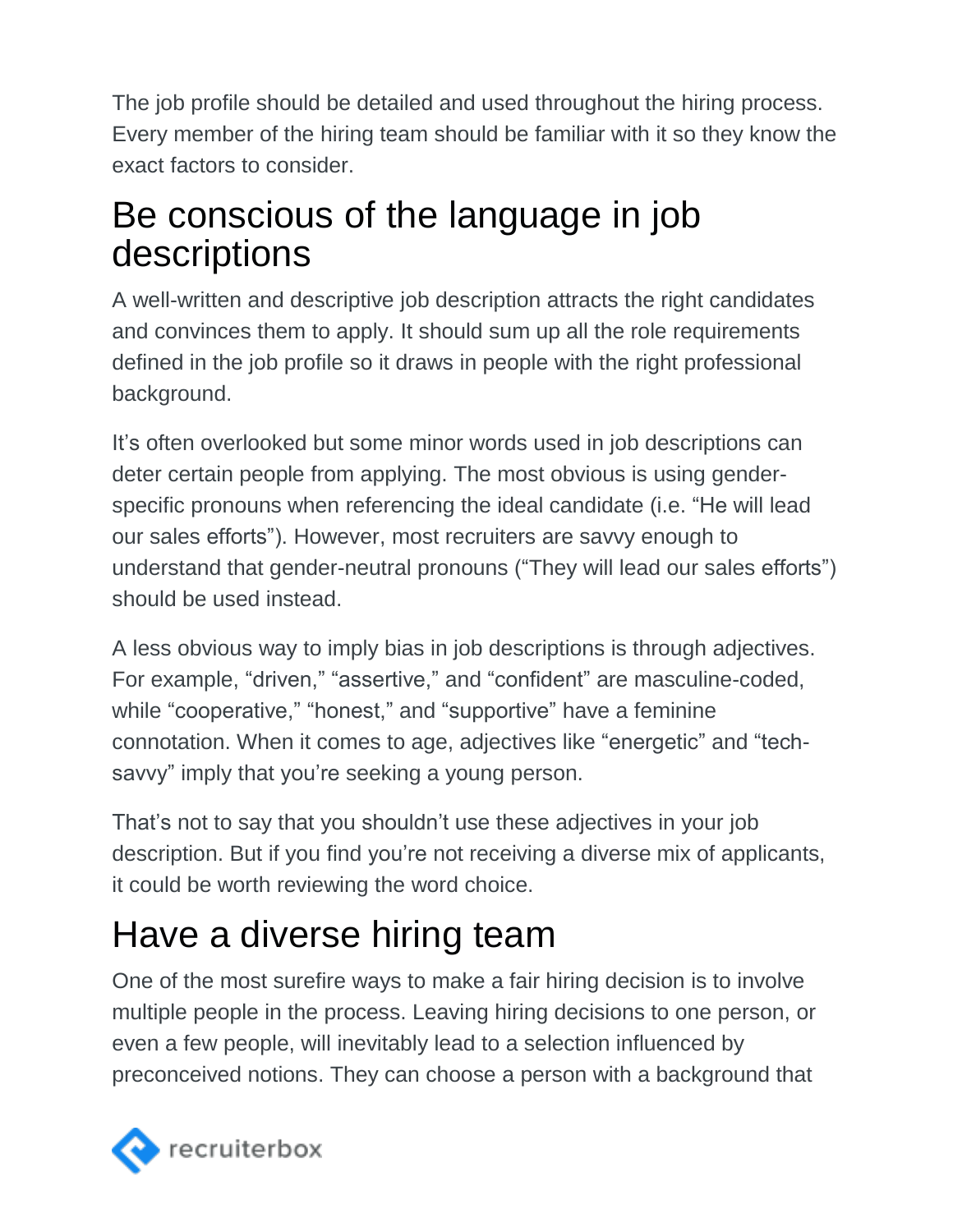they prefer, without hearing other opinions, or being asked to justify their preference.

It's important not to overwhelm a candidate with a long, drawn out hiring process consisting of too many interviews. But you should still assemble a hiring team made up of the right people who can keep each other fair and honest. Here are a few roles worth considering on your team:

- **Recruiter** The recruiter oversees the screening each applicant and having initial conversations with people who align with the job profile. They can then pass the most promising ones onto the hiring manager for a more in-depth interview.
- **Hiring manager** The hiring manager will likely have multiple conversations with candidates who make it to the final stages of the hiring process. They'll be very familiar with the job profile but can still be influenced by biases the more they get to know a candidate.
- **Hiring team members** The people who will work closely with the future hire should be asked to participate in the interview stage. While they should seek someone who will be a good team member, that often means preferring someone who looks and sounds like them and their colleagues. We'll cover how to handle this bias in the next bullet point.
- **Someone from another team** Some companies have finalists participate in a "culture fit interview" with someone from another part of the company. It's often a good idea to have the person who conducts this interview come from a team that is very different from the one the new hire will join to counter biases the immediate team members may have.
- **Someone from outside the company** Asking a candidate to speak with a person familiar with the role but not part of your

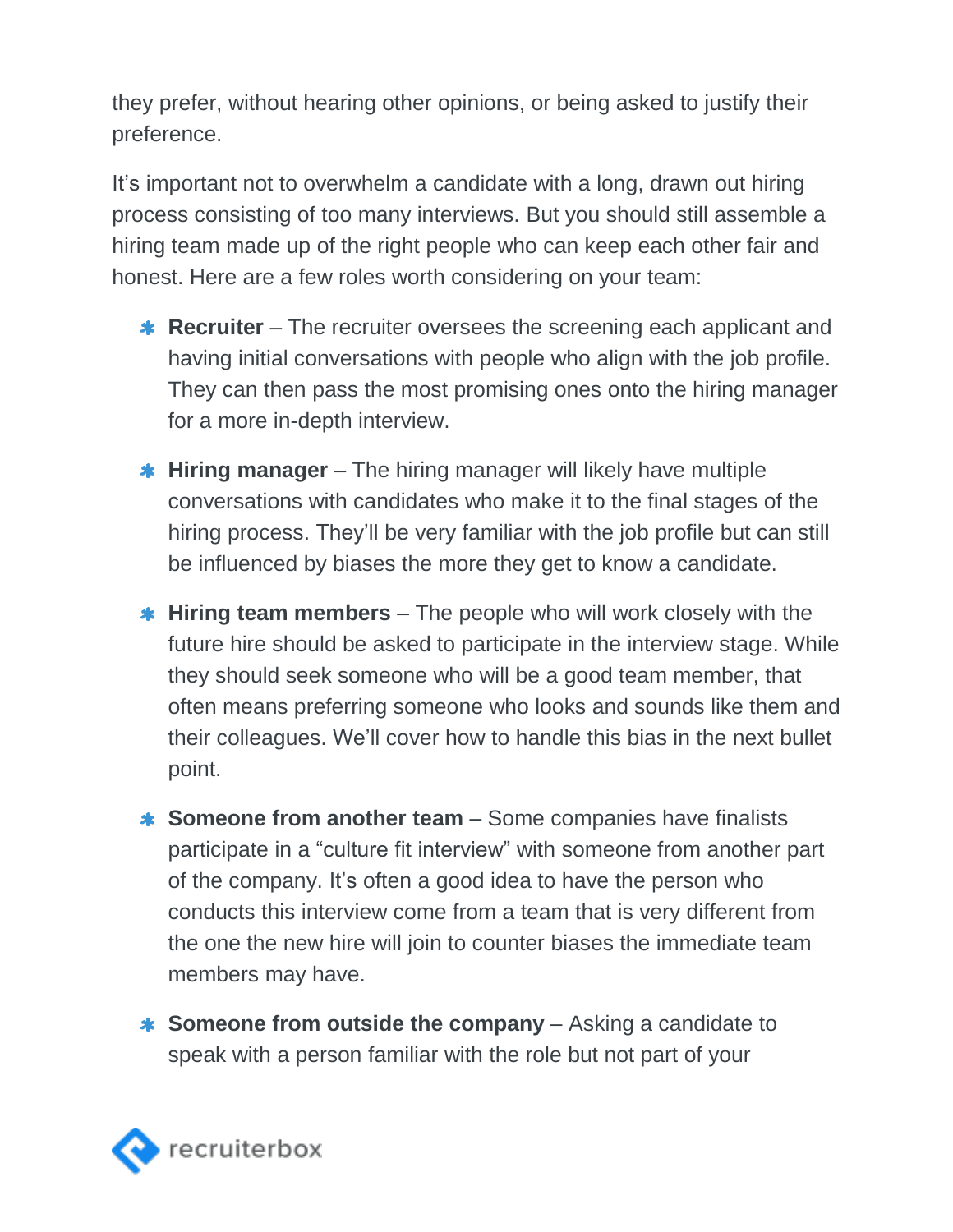company is a great way to overcome biases. They'll have no reason to be influenced by their own sentiments and can focus entirely on skills and experience. Consult with your hiring manager and ask if they can recommend anyone.

If each person evaluates candidates using the job profile, they should form similar conclusions. Ideally, everyone will prefer the same candidate but there might be some variation if multiple people are qualified for the position.

#### Have a consistent interview process

The highest risk for biases leaking into the hiring process is in the interview stage. Prior to it, most the focus will be on the candidate's resume but now your hiring team members can get caught up on appearance, body language, and other factors that can sway their opinions.

It's important to be wary of biases that can occur during interviews and take steps to prevent them. Your team should strive to consistently evaluate each candidate but that is often easier said than done. Here are few ways you can put that practice into action when conducting job interviews:

**Ask each candidate the same questions** – Some people prefer to forgo typical interview questions and just have a conversation with the candidate. This approach does have some upside but also opens the door for the interviewer to be influenced by details unrelated to role fit.

We recommend each interviewer come up with a list of questions to ask all the candidates and carefully document their answers. It's not a perfect solution since the interviewer can still be impacted by certain words or the confidence in which the answer is delivered. However, taking notes lets the interviewer compare answers afterwards.